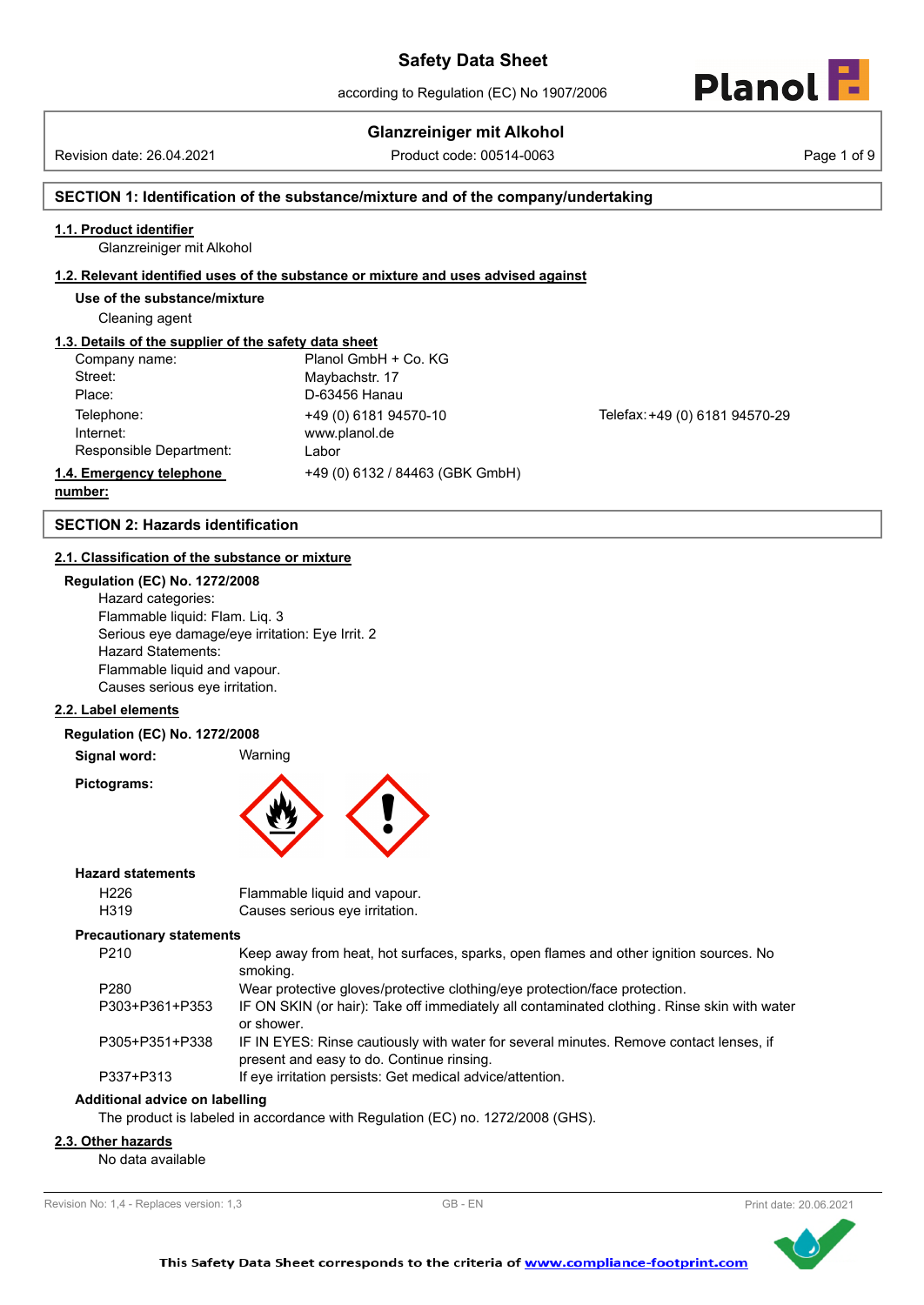according to Regulation (EC) No 1907/2006



# **Glanzreiniger mit Alkohol**

Revision date: 26.04.2021 Product code: 00514-0063 Page 2 of 9

#### **SECTION 3: Composition/information on ingredients**

#### **3.2. Mixtures**

# **Chemical characterization**

Aqueous cleansing agent with surfactants

#### **Hazardous components**

| CAS No     | Chemical name                                         |              |                  | Quantity  |
|------------|-------------------------------------------------------|--------------|------------------|-----------|
|            | IEC No                                                | Index No     | <b>REACH No</b>  |           |
|            | <b>GHS Classification</b>                             |              |                  |           |
| 67-63-0    | propan-2-ol; isopropyl alcohol; isopropanol           |              |                  | $5 - 10%$ |
|            | 200-661-7                                             | 603-117-00-0 | 01-2119457558-25 |           |
|            | Flam. Lig. 2, Eye Irrit. 2, STOT SE 3; H225 H319 H336 |              |                  |           |
| 78330-20-8 | Alcohols, C9-11-iso-, C10-rich, ethoxylated           |              |                  | $1 - 5\%$ |
|            |                                                       |              |                  |           |
|            | Acute Tox. 4, Eye Dam. 1; H302 H318                   |              |                  |           |

Full text of H and EUH statements: see section 16.

# **Specific Conc. Limits, M-factors and ATE**

| <b>CAS No</b> | IEC No                                               | <b>IChemical name</b>                       | Quantity   |
|---------------|------------------------------------------------------|---------------------------------------------|------------|
|               |                                                      | Specific Conc. Limits, M-factors and ATE    |            |
| 67-63-0       | 1200-661-7                                           | propan-2-ol; isopropyl alcohol; isopropanol | $5 - 10\%$ |
|               | dermal: LD50 = 12800 mg/kg; oral: LD50 = 5050 mg/kg  |                                             |            |
| 78330-20-8    |                                                      | Alcohols, C9-11-iso-, C10-rich, ethoxylated | $1 - 5\%$  |
|               | $\lceil \text{oral: ATE} \rceil = 500 \text{ mg/kg}$ |                                             |            |

#### **Further Information**

Ingredients according to EC Detergents Regulation 648/2004: Non-ionic surfactants: < 5 % Anionic surfactants : < 5 % fragrances Other components: Isopropanol, Auxiliary agents and dyes

#### **SECTION 4: First aid measures**

#### **4.1. Description of first aid measures**

#### **General information**

Take away from danger area and lay down affected person. Take affected person into fresh air. In case of the person being unconscious put him/her in a stable side position. Do not leave casualty unattended. Consult a physician.

#### **After inhalation**

Ensure of fresh air. In case of inhalation of aerosol/mist consult a physician if necessary.

#### **After contact with skin**

Wash hands with water as a precaution. Consult a doctor if skin irritation persists.

#### **After contact with eyes**

Rinse immediately with plenty of water, also under the eyelids, for at least 15 minutes. If eye irritation persists, consult a specialist.

#### **After ingestion**

Do not provoke vomiting. Consult physician. Attention in case of vomiting - acute danger of suffocating, produced by foaming ingredients. Rinse mouth. Make drink some glasses of water. The decision whether to provoke vomiting is to be taken by a physician.

#### **4.2. Most important symptoms and effects, both acute and delayed**

Watch out. Beware, hazard of foam aspiration. Possibility of strong irritations in the case of contact with eye-,



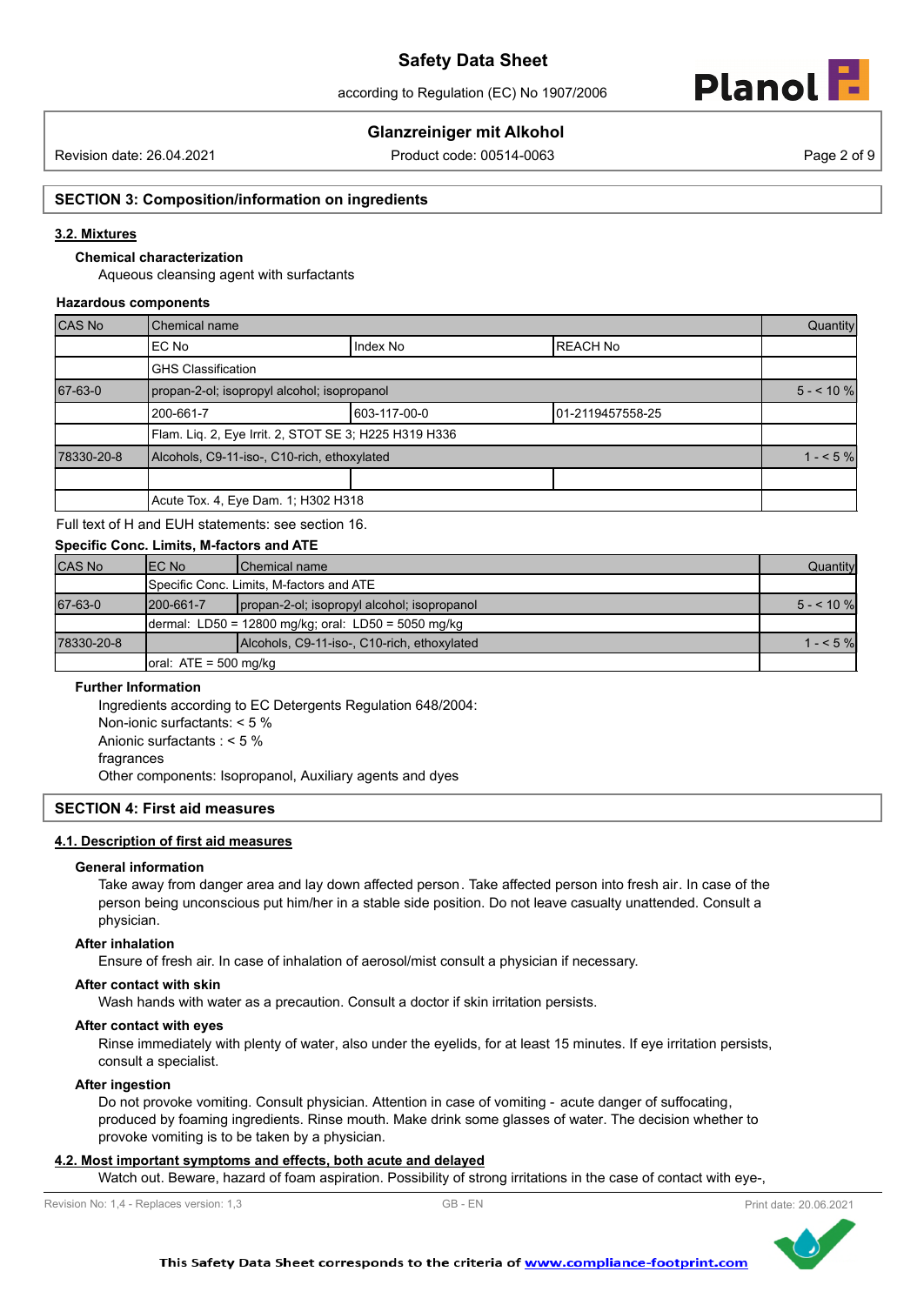according to Regulation (EC) No 1907/2006



# **Glanzreiniger mit Alkohol**

Revision date: 26.04.2021 Product code: 00514-0063 Page 3 of 9

skin or mucous membranes because of the high ph-value.

**4.3. Indication of any immediate medical attention and special treatment needed**

Treat symptoms.

### **SECTION 5: Firefighting measures**

#### **5.1. Extinguishing media**

#### **Suitable extinguishing media**

Foam, carbon dioxide (CO2), dry chemical, water-spray

#### **Unsuitable extinguishing media**

Not known.

#### **5.2. Special hazards arising from the substance or mixture**

Combustible. Vapours may form explosive mixture with air. High risk of slipping due to leakage/spillage of product.

#### **5.3. Advice for firefighters**

No specific precautions required. In case of fire, wear suitable respiratory equipment with positive air supply.

#### **Additional information**

Cool containers at risk with water spray jet. Collect contaminated firefighting water separately, must not be discharged into the drains. Do not discharge into the drains/surface waters/ground water.

### **SECTION 6: Accidental release measures**

#### **6.1. Personal precautions, protective equipment and emergency procedures**

#### **General measures**

Ensure adequate ventilation. Use personal protective clothing. Keep away noninvolved persons. Keep away from heat and sources of ignition.

#### **For non-emergency personnel**

Avoid contact with skin, eyes and clothing.

#### **For emergency responders**

Use personal protective clothing. Remove persons to safety.

#### **6.2. Environmental precautions**

Dilute with plenty of water. Do not discharge into the drains/surface waters/ground water.

#### **6.3. Methods and material for containment and cleaning up**

#### **Other information**

Soak up with inert absorbent material (e.g. sand, silica gel, acid binder, universal binder). After taking up the material dispose according to regulation. Use breathing apparatus if exposed to vapours/dust/aerosol. Shop towels contaminated with solvents can auto ignite. Provide for safe disposal of wastes. Cloths contaminated with product should not be kept in trouser pockets.

#### **6.4. Reference to other sections**

Information for disposal see section 13.

#### **SECTION 7: Handling and storage**

#### **7.1. Precautions for safe handling**

#### **Advice on safe handling**

Keep container tightly closed. Avoid contact with eyes and skin. Use personal protective clothing. Avoid formation of Aerosols. Ensure adequate ventilation, especially in confined areas.

#### **Advice on protection against fire and explosion**

Keep away from sources of ignition - No smoking. Take measures against electrostatically charging.

# **7.2. Conditions for safe storage, including any incompatibilities**



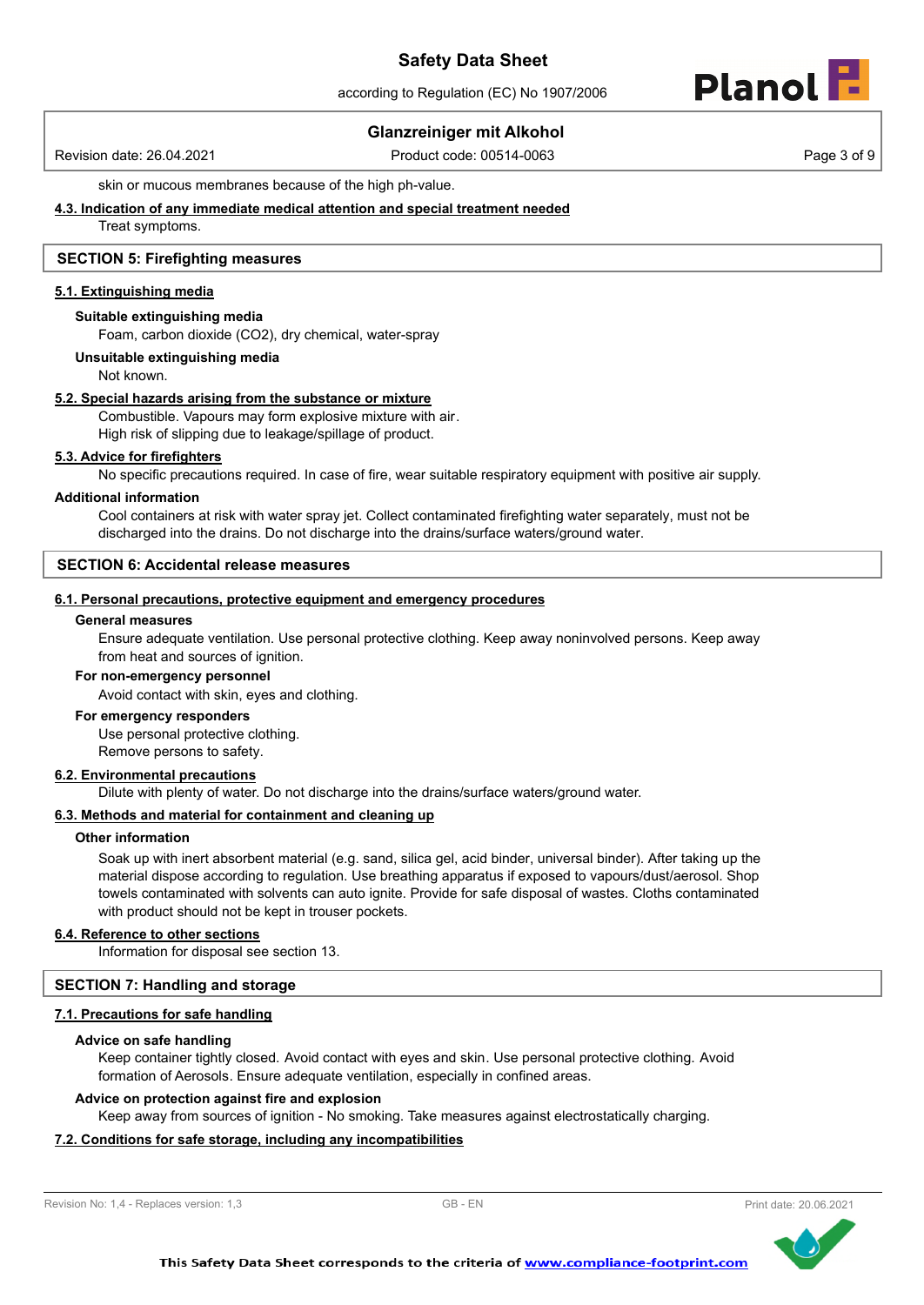according to Regulation (EC) No 1907/2006



# **Glanzreiniger mit Alkohol**

Revision date: 26.04.2021 Product code: 00514-0063 Page 4 of 9

#### **Requirements for storage rooms and vessels**

Provide alkali-resistant floor. Provide floor with bunding.

#### **Hints on joint storage**

Keep away from food, drink and animal feeding stuffs.

#### **Further information on storage conditions**

Keep container tightly closed. Recommended storage temperature: 5 - 25°C. Keep from freezing. Protect from heat and direct solar radiation. Ignition hazard.

#### **7.3. Specific end use(s)**

Cleaning agent

# **SECTION 8: Exposure controls/personal protection**

#### **8.1. Control parameters**

#### **Exposure limits (EH40)**

| l CAS No | 'Substance  | ppm  | mg/m <sup>3</sup> | fibres/ml | Category      | Origin     |
|----------|-------------|------|-------------------|-----------|---------------|------------|
| 67-63-0  | Propan-2-ol | 400l | 999               |           | TWA (8 h)     | <b>WEL</b> |
|          |             | 500l | 1250              |           | STEL (15 min) | WEL        |

#### **8.2. Exposure controls**

## **Appropriate engineering controls**

Ensure adequate ventilation, especially in confined areas.

#### **Protective and hygiene measures**

Wash hands before breaks and at the end of workday. Take off immediately all contaminated clothing. Avoid contact with skin, eyes and clothing.

#### **Eye/face protection**

Tightly fitting goggles (EN 166).

#### **Hand protection**

Protective gloves (EN 374). Neoprene gloves. (recommended: minimum protection index 2, corresponding to a permeation rate > 30 minutes according to EN 374).

Not suitable: leather gloves.

Follow the recommendations of the glove manufacturer for breakthrough properties especially for workplace conditions involving mechanical stress and contact duration. Requirements can vary as a function of the use. Therefore it is necessary to adhere additionally to the recommendations given by the manufacturer of protective gloves.

#### **Skin protection**

wear protective clothing.

#### **Respiratory protection**

In case of insufficient ventilation wear suitable respiratory equipment (gas filter type A) (EN 14387).

#### **SECTION 9: Physical and chemical properties**

#### **9.1. Information on basic physical and chemical properties**

| Physical state:               | Liguid                    |
|-------------------------------|---------------------------|
| Colour:                       | Blue                      |
| Odour:                        | Fresh / Pleasant          |
| $pH-Value$ (at 20 °C):        | approx. 11 (concentrated) |
| Changes in the physical state |                           |
| Melting point:                | No data available         |



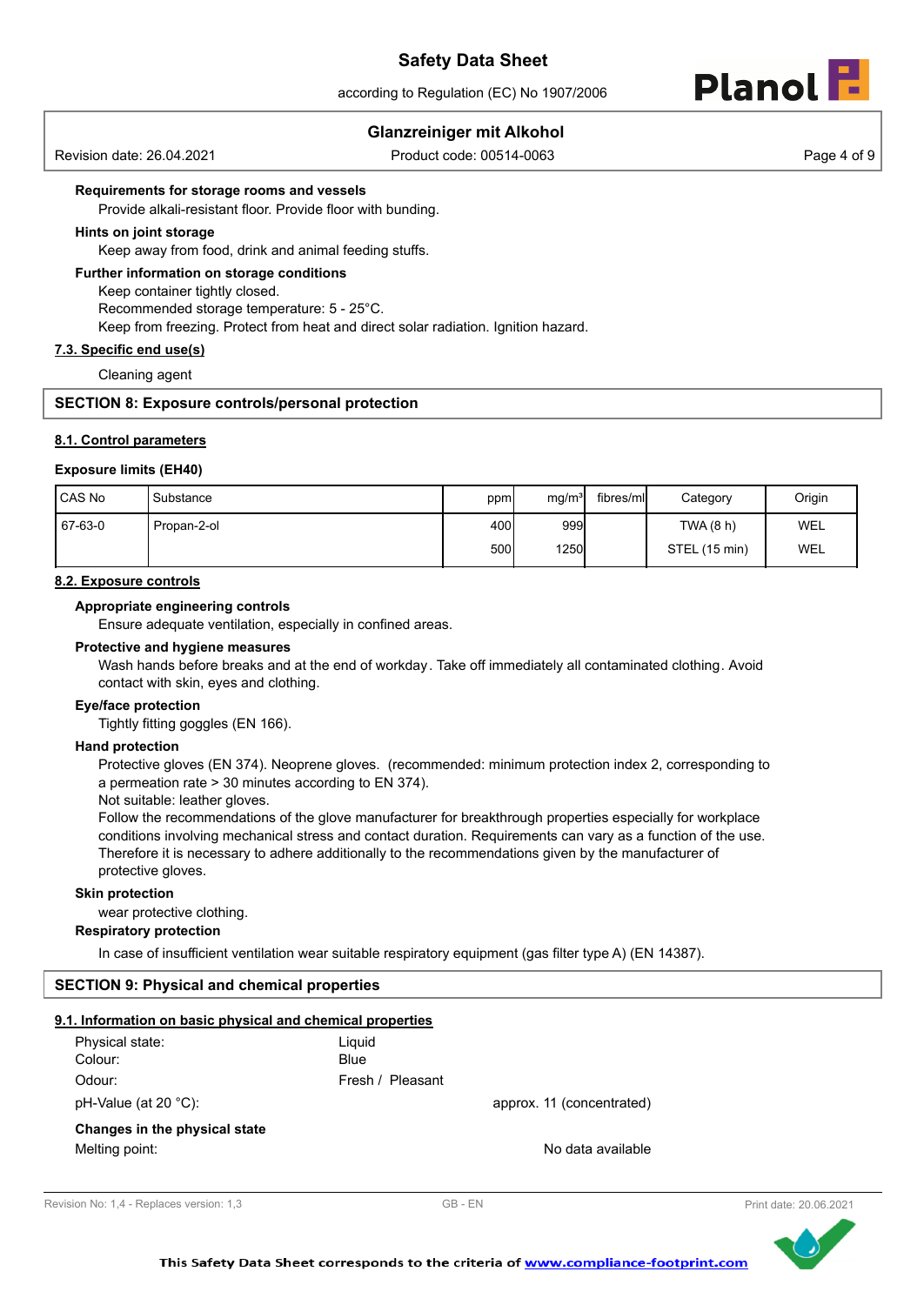according to Regulation (EC) No 1907/2006



| <b>Glanzreiniger mit Alkohol</b>                             |                           |             |  |  |
|--------------------------------------------------------------|---------------------------|-------------|--|--|
| Revision date: 26.04.2021                                    | Product code: 00514-0063  | Page 5 of 9 |  |  |
| Boiling point or initial boiling point and<br>boiling range: | No data available         |             |  |  |
| Flash point:                                                 | approx. 38 °C             |             |  |  |
| Sustaining combustion:                                       | No data available         |             |  |  |
| <b>Explosive properties</b><br>The product is not explosive. |                           |             |  |  |
| Lower explosion limits:                                      | No data available         |             |  |  |
| Upper explosion limits:                                      | No data available         |             |  |  |
| Auto-ignition temperature:                                   | No data available         |             |  |  |
| Decomposition temperature:                                   | No data available         |             |  |  |
| <b>Oxidizing properties</b><br>Not fire-promoting.           |                           |             |  |  |
| Vapour pressure:<br>(at 20 $°C$ )                            | No data available         |             |  |  |
| Density (at 20 °C):                                          | $0,990$ g/cm <sup>3</sup> |             |  |  |
| Water solubility:<br>(at 20 $°C$ )                           | Completely miscible       |             |  |  |
| Solubility in other solvents<br>No data available            |                           |             |  |  |
| Partition coefficient n-octanol/water:                       | No data available         |             |  |  |
| Viscosity / dynamic:                                         | No data available         |             |  |  |
| Viscosity / kinematic:                                       | No data available         |             |  |  |
| 9.2. Other information                                       |                           |             |  |  |
| No data available                                            |                           |             |  |  |

#### **SECTION 10: Stability and reactivity**

#### **10.1. Reactivity**

No uncommon reactivity known.

### **10.2. Chemical stability**

Stable under normal conditions.

#### **10.3. Possibility of hazardous reactions**

No hazardous reactions known.

# **10.4. Conditions to avoid**

Keep from freezing. Protect from heat and direct solar radiation. Ignition hazard.

#### **10.5. Incompatible materials**

Strong oxidizing agents

#### **10.6. Hazardous decomposition products**

No decomposition if stored and applied as directed.

# **SECTION 11: Toxicological information**

#### **11.1. Information on hazard classes as defined in Regulation (EC) No 1272/2008**

#### **Toxicocinetics, metabolism and distribution**

The product has not been tested.

#### **Acute toxicity**

Based on available data, the classification criteria are not met.

```
Revision No: 1,4 - Replaces version: 1,3 GB - EN GB - EN Print date: 20.06.2021
```


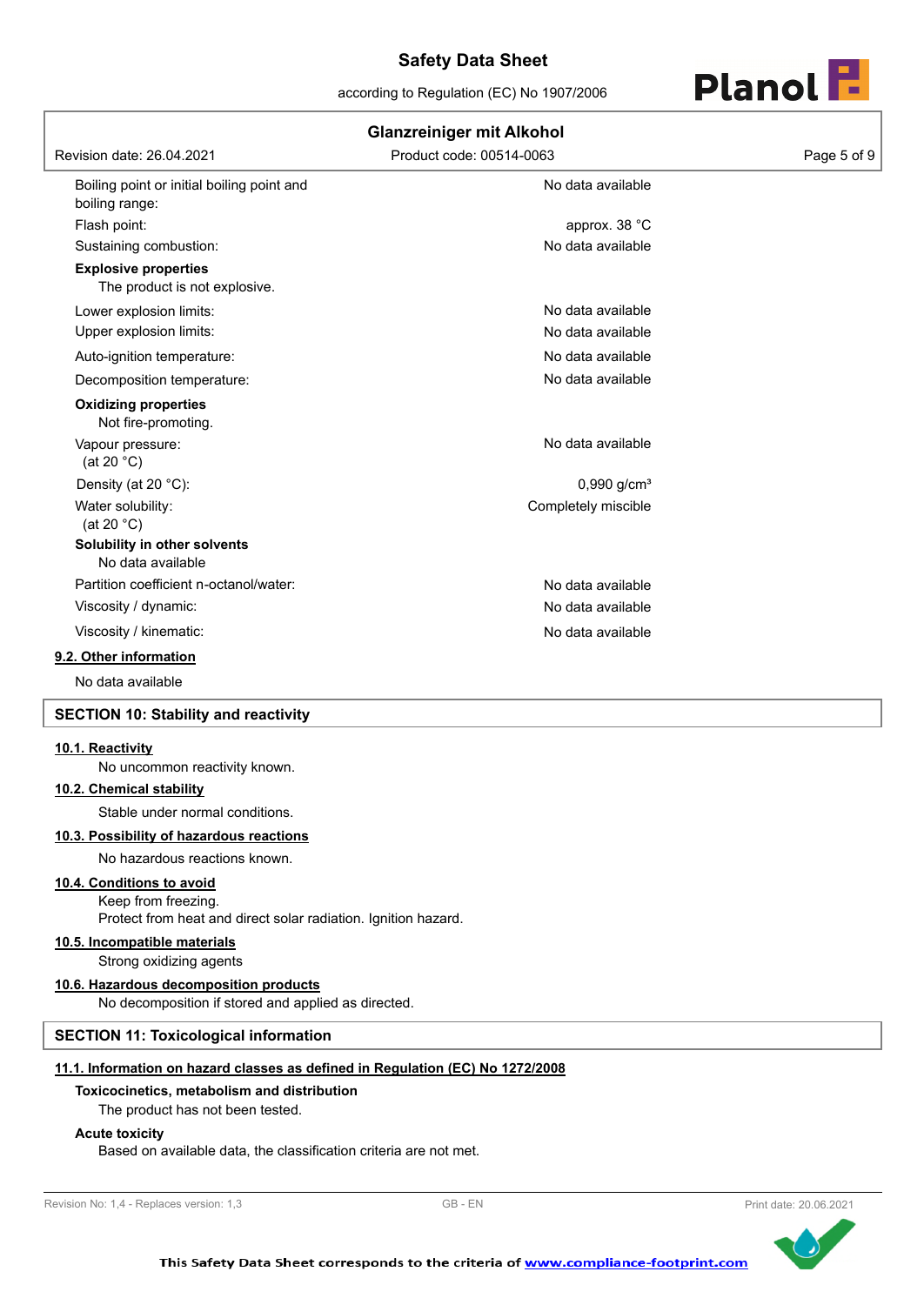according to Regulation (EC) No 1907/2006



# **Glanzreiniger mit Alkohol**

Revision date: 26.04.2021 Product code: 00514-0063 Page 6 of 9

| CAS No     | Chemical name                               |                            |                |        |        |  |
|------------|---------------------------------------------|----------------------------|----------------|--------|--------|--|
|            | Exposure route                              | <b>IDose</b>               | <b>Species</b> | Source | Method |  |
| 67-63-0    | propan-2-ol; isopropyl alcohol; isopropanol |                            |                |        |        |  |
|            | LD50<br>5050<br>Rat<br>oral<br>mg/kg        |                            |                |        |        |  |
|            | dermal                                      | 12800<br>LD50<br>mg/kg     | Rabbit         |        |        |  |
| 78330-20-8 | Alcohols, C9-11-iso-, C10-rich, ethoxylated |                            |                |        |        |  |
|            | oral                                        | <b>ATE</b><br>500<br>mg/kg |                |        |        |  |

## **Irritation and corrosivity**

Causes serious eye irritation.

Skin corrosion/irritation: Based on available data, the classification criteria are not met.

Possibility of strong irritations in the case of contact with eye-, skin or mucous membranes because of the high ph-value.

### **Sensitising effects**

Based on available data, the classification criteria are not met. No sensitizing effect known.

#### **Carcinogenic/mutagenic/toxic effects for reproduction**

Based on available data, the classification criteria are not met.

#### **STOT-single exposure**

Based on available data, the classification criteria are not met.

#### **STOT-repeated exposure**

Based on available data, the classification criteria are not met.

#### **Aspiration hazard**

Based on available data, the classification criteria are not met.

# **11.2. Information on other hazards**

# **Endocrine disrupting properties**

No data available

# **SECTION 12: Ecological information**

#### **12.1. Toxicity**

No data available

| CAS No  | Chemical name                               |                              |                     |                 |        |
|---------|---------------------------------------------|------------------------------|---------------------|-----------------|--------|
|         | Aquatic toxicity                            | Dose                         | $[h]   [d]$ Species | <b>I</b> Source | Method |
| 67-63-0 | propan-2-ol; isopropyl alcohol; isopropanol |                              |                     |                 |        |
|         | Acute fish toxicity                         | LC50<br>>1000<br>mg/l        | 96 hl               |                 |        |
|         | Acute crustacea toxicity                    | <b>EC50</b><br>>1000<br>mg/l | 48 hl               |                 |        |

# **12.2. Persistence and degradability**

The surfactants contained in this preparation comply with the biodegradability criteria (OECD test 301) as laid down in Regulation (EC) No.648/2004 on detergents. The packaging material is recyclable.

### **12.3. Bioaccumulative potential**

No data available

#### **12.4. Mobility in soil**

No data available

#### **12.5. Results of PBT and vPvB assessment**

No data available



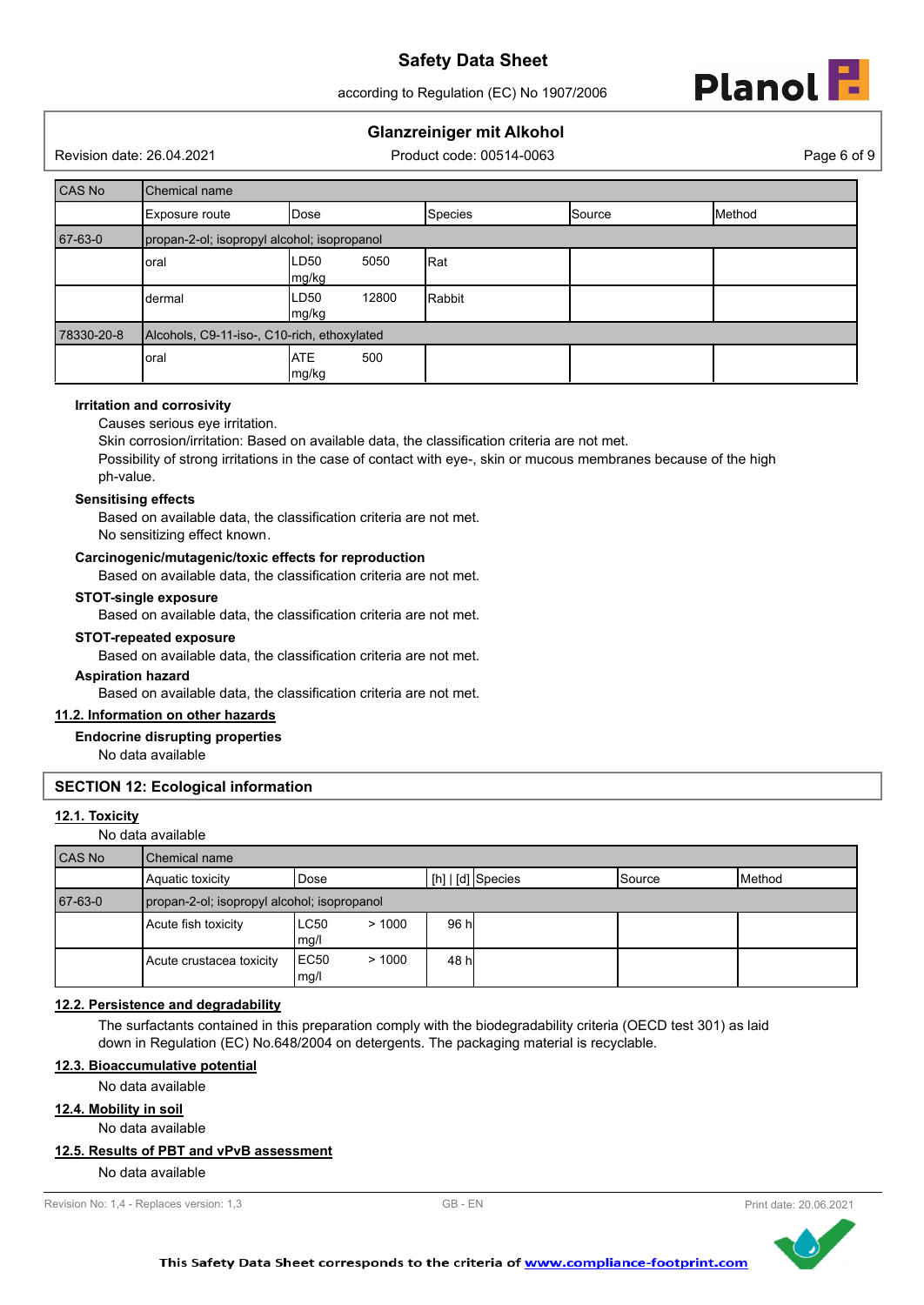according to Regulation (EC) No 1907/2006



# **Glanzreiniger mit Alkohol**

Revision date: 26.04.2021 Product code: 00514-0063 Page 7 of 9

# **12.6. Endocrine disrupting properties**

# No data available

**12.7. Other adverse effects**

No data available

# **Further information**

Do not release undiluted or in higher quantities into the groundwater, sewerage or waters.

## **SECTION 13: Disposal considerations**

#### **13.1. Waste treatment methods**

## **Disposal recommendations**

Do not empty into drains. Product rests: send for disposal, e.g. special waste incineration. Can be disposed of after chemical and physical treatment, when in compliance with local regulations.

#### **List of Wastes Code - residues/unused products**

200115 MUNICIPAL WASTES (HOUSEHOLD WASTE AND SIMILAR COMMERCIAL, INDUSTRIAL AND INSTITUTIONAL WASTES) INCLUDING SEPARATELY COLLECTED FRACTIONS; separately collected fractions (except 15 01); Alkalines; hazardous waste

#### **List of Wastes Code - contaminated packaging**

WASTE PACKAGING; ABSORBENTS, WIPING CLOTHS, FILTER MATERIALS AND PROTECTIVE CLOTHING NOT OTHERWISE SPECIFIED; packaging (including separately collected municipal packaging waste); plastic packaging 150102

# **Contaminated packaging**

Disposal in accordance with local regulations. Cleaning agent: Water

# **SECTION 14: Transport information**

#### **Land transport (ADR/RID)**

| 14.1. UN number:                  | <b>UN 1993</b>                                                         |
|-----------------------------------|------------------------------------------------------------------------|
| 14.2. UN proper shipping name:    | FLAMMABLE LIQUID, N.O.S. (propan-2-ol; isopropyl alcohol; isopropanol) |
| 14.3. Transport hazard class(es): | 3                                                                      |
| 14.4. Packing group:              | III                                                                    |
| Hazard label:                     | 3<br>♨                                                                 |
| Classification code:              | F <sub>1</sub>                                                         |
| <b>Special Provisions:</b>        | 274 601                                                                |
| Limited quantity:                 | 5L                                                                     |
| Excepted quantity:                | E <sub>1</sub>                                                         |
| Transport category:               | 3                                                                      |
| Hazard No:                        | 30                                                                     |
| Tunnel restriction code:          | D/E                                                                    |
| Inland waterways transport (ADN)  |                                                                        |
| 14.1. UN number:                  | <b>UN 1993</b>                                                         |
| 14.2. UN proper shipping name:    | FLAMMABLE LIQUID, N.O.S. (propan-2-ol; isopropyl alcohol; isopropanol) |
| 14.3. Transport hazard class(es): | 3                                                                      |
| 14.4. Packing group:              | $\mathbf{III}$                                                         |
| Hazard label:                     | 3                                                                      |



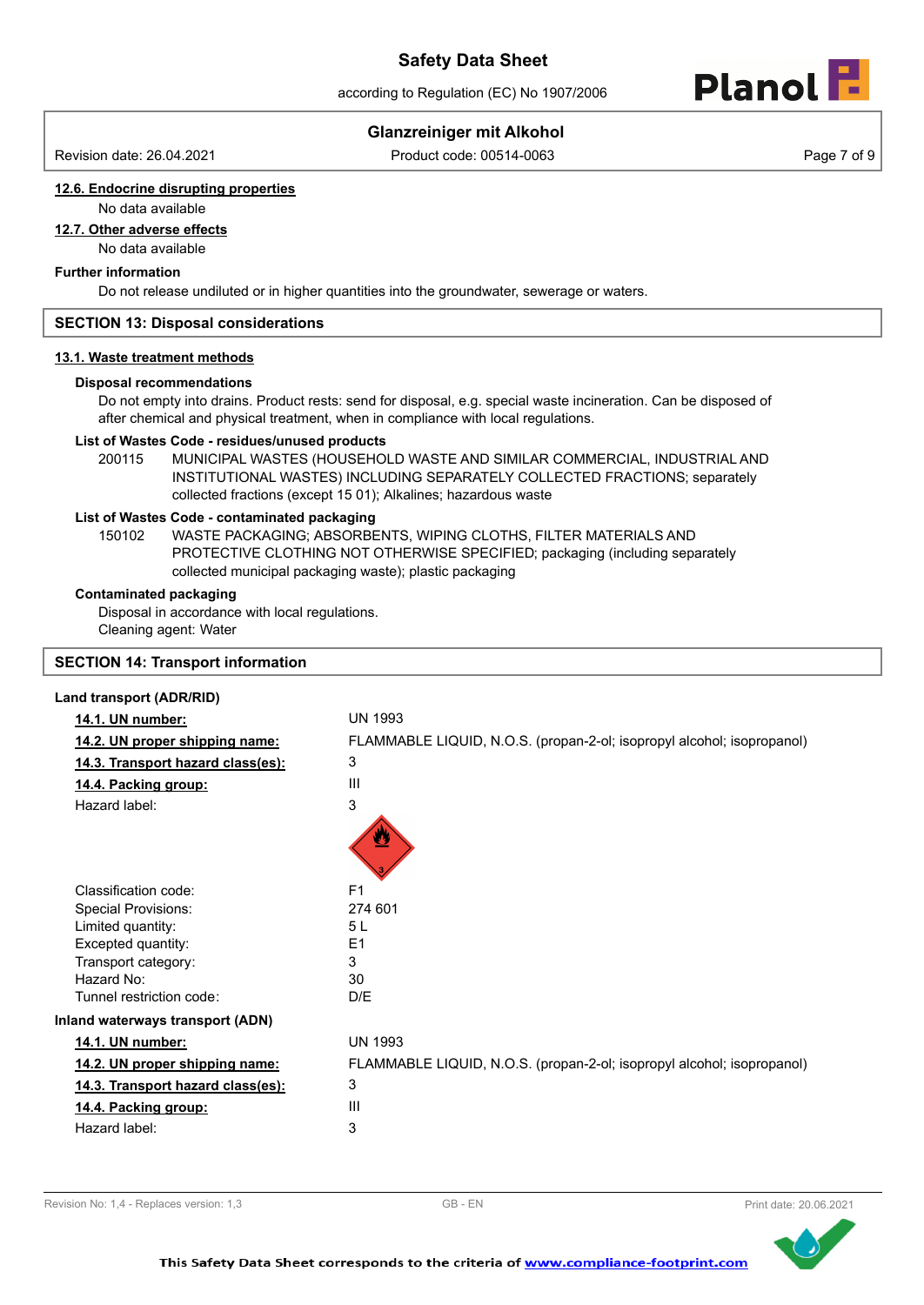according to Regulation (EC) No 1907/2006



| <b>Glanzreiniger mit Alkohol</b>                                                                                                                                                                   |                                                                        |             |  |
|----------------------------------------------------------------------------------------------------------------------------------------------------------------------------------------------------|------------------------------------------------------------------------|-------------|--|
| Revision date: 26.04.2021                                                                                                                                                                          | Product code: 00514-0063                                               | Page 8 of 9 |  |
| Classification code:<br><b>Special Provisions:</b>                                                                                                                                                 | F <sub>1</sub><br>274 601                                              |             |  |
| Limited quantity:                                                                                                                                                                                  | 5L                                                                     |             |  |
| Excepted quantity:                                                                                                                                                                                 | E1                                                                     |             |  |
| <b>Marine transport (IMDG)</b>                                                                                                                                                                     |                                                                        |             |  |
| 14.1. UN number:                                                                                                                                                                                   | <b>UN 1993</b>                                                         |             |  |
| 14.2. UN proper shipping name:                                                                                                                                                                     | FLAMMABLE LIQUID, N.O.S. (propan-2-ol; isopropyl alcohol, isopropanol) |             |  |
| 14.3. Transport hazard class(es):                                                                                                                                                                  | 3                                                                      |             |  |
| 14.4. Packing group:                                                                                                                                                                               | $\mathbf{III}$                                                         |             |  |
| Hazard label:                                                                                                                                                                                      | 3                                                                      |             |  |
| <b>Special Provisions:</b>                                                                                                                                                                         | 223, 274, 955                                                          |             |  |
| Limited quantity:                                                                                                                                                                                  | 5L<br>E1                                                               |             |  |
| Excepted quantity:<br>EmS:                                                                                                                                                                         | $F-E$ , S-E                                                            |             |  |
| Air transport (ICAO-TI/IATA-DGR)                                                                                                                                                                   |                                                                        |             |  |
| 14.1. UN number:                                                                                                                                                                                   | <b>UN 1993</b>                                                         |             |  |
| 14.2. UN proper shipping name:                                                                                                                                                                     | FLAMMABLE LIQUID, N.O.S. (propan-2-ol; isopropyl alcohol, isopropanol) |             |  |
| 14.3. Transport hazard class(es):                                                                                                                                                                  | 3                                                                      |             |  |
| 14.4. Packing group:                                                                                                                                                                               | $\mathbf{III}$                                                         |             |  |
| Hazard label:                                                                                                                                                                                      | 3                                                                      |             |  |
|                                                                                                                                                                                                    |                                                                        |             |  |
| <b>Special Provisions:</b>                                                                                                                                                                         | A <sub>3</sub>                                                         |             |  |
| Limited quantity Passenger:<br>Passenger LQ:                                                                                                                                                       | 10L<br>Y344                                                            |             |  |
| Excepted quantity:                                                                                                                                                                                 | E1                                                                     |             |  |
| IATA-packing instructions - Passenger:<br>IATA-max. quantity - Passenger:<br>IATA-packing instructions - Cargo:<br>IATA-max. quantity - Cargo:                                                     | 355<br>60L<br>366<br>220 L                                             |             |  |
| 14.5. Environmental hazards                                                                                                                                                                        |                                                                        |             |  |
| ENVIRONMENTALLY HAZARDOUS:                                                                                                                                                                         | <b>No</b>                                                              |             |  |
| 14.6. Special precautions for user                                                                                                                                                                 |                                                                        |             |  |
| Take the usual precautions when handling with chemicals.<br>14.7. Maritime transport in bulk according to IMO instruments<br>The transport takes place only in approved and appropriate packaging. |                                                                        |             |  |
| <b>SECTION 15: Regulatory information</b>                                                                                                                                                          |                                                                        |             |  |
|                                                                                                                                                                                                    |                                                                        |             |  |

# **15.1. Safety, health and environmental regulations/legislation specific for the substance or mixture**

# **EU regulatory information**